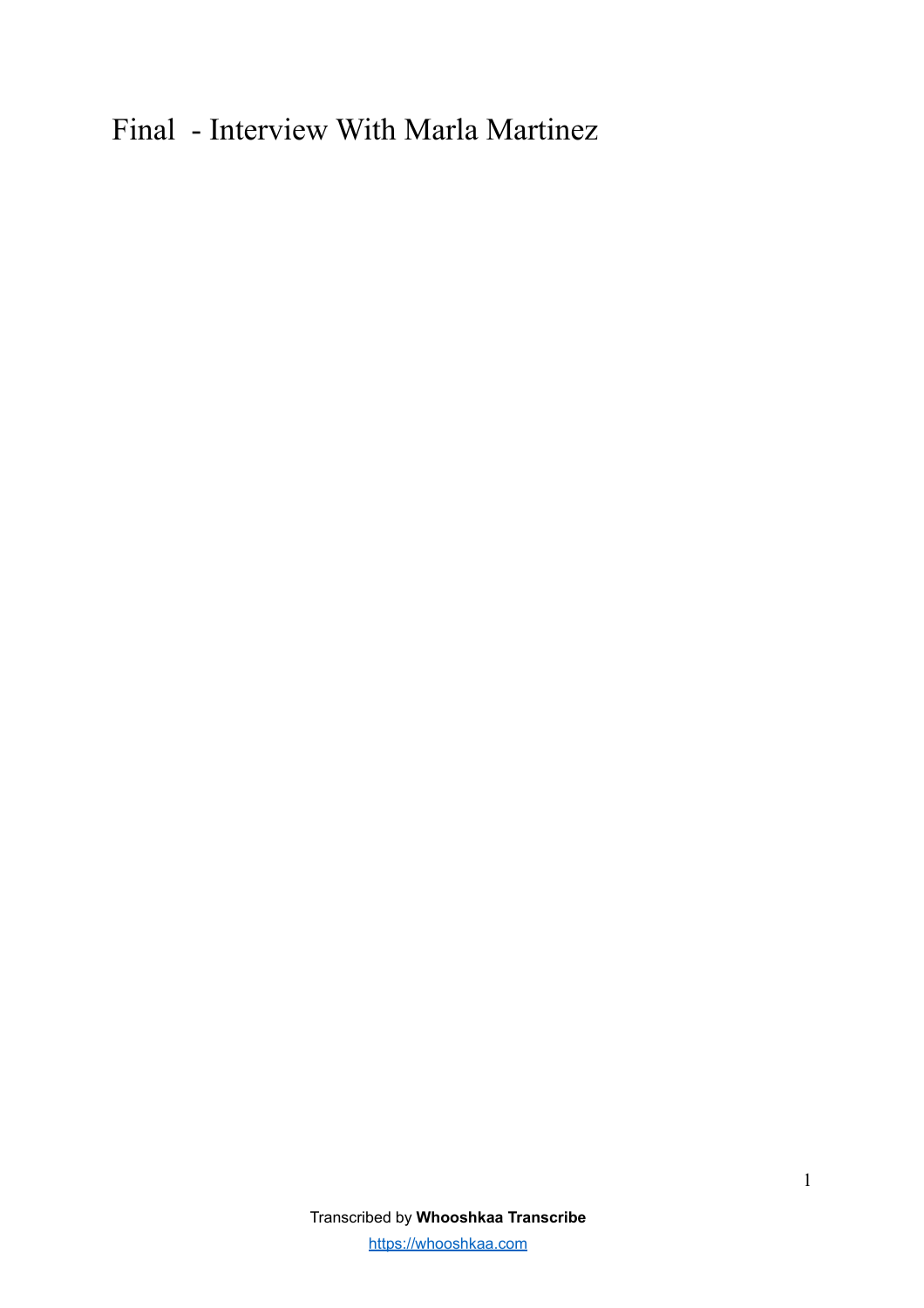Trudy Rankin  $0.0009 0.01 - 48$ Have you started a business within the last couple of years, and you want to grow it? Or have you been working as a solopreneurs or bricks and mortar business owner for a while? And you want to get more out of your business by moving some or all of it online? Then the online business launchpad podcasters is for you. I'm your host, Trudy Rankin. On each week, I share other people's online business journeys. So you know you're not alone. And I talked with experts about things that will help you break through the barriers that slow you down. And most importantly, I share tips and techniques that I've learned the hard way so that you don't have to make the same mistakes. Are you ready to grow your business online? Okay, let's go. Hello, everyone, and welcome to the online business launchpad podcast. I'm your host Trudy Rankin and I've got Marla Martinez with me today. Marla's the founder of Refocused Income Streams, and she knows a lot about something that's dear to my heart, and that's online courses and not just creating online courses but helping people designed them so that the learning journey makes sense and the learning floors logical and works for students. And I don't know how many courses I've taken myself that have not flowed very well and haven't been that logical, and it makes them more difficult to learn. And there's a There's a term, a technical term that encompasses that designing of courses so that their logical on that's the curriculum. And basically, if we put it in another way, Marla helps course creators get the content organised and optimised for an efficient learning experience. Now I've learned over the years that curriculum design is often overlooked, part of what can sometimes still be the Wild West of online learning.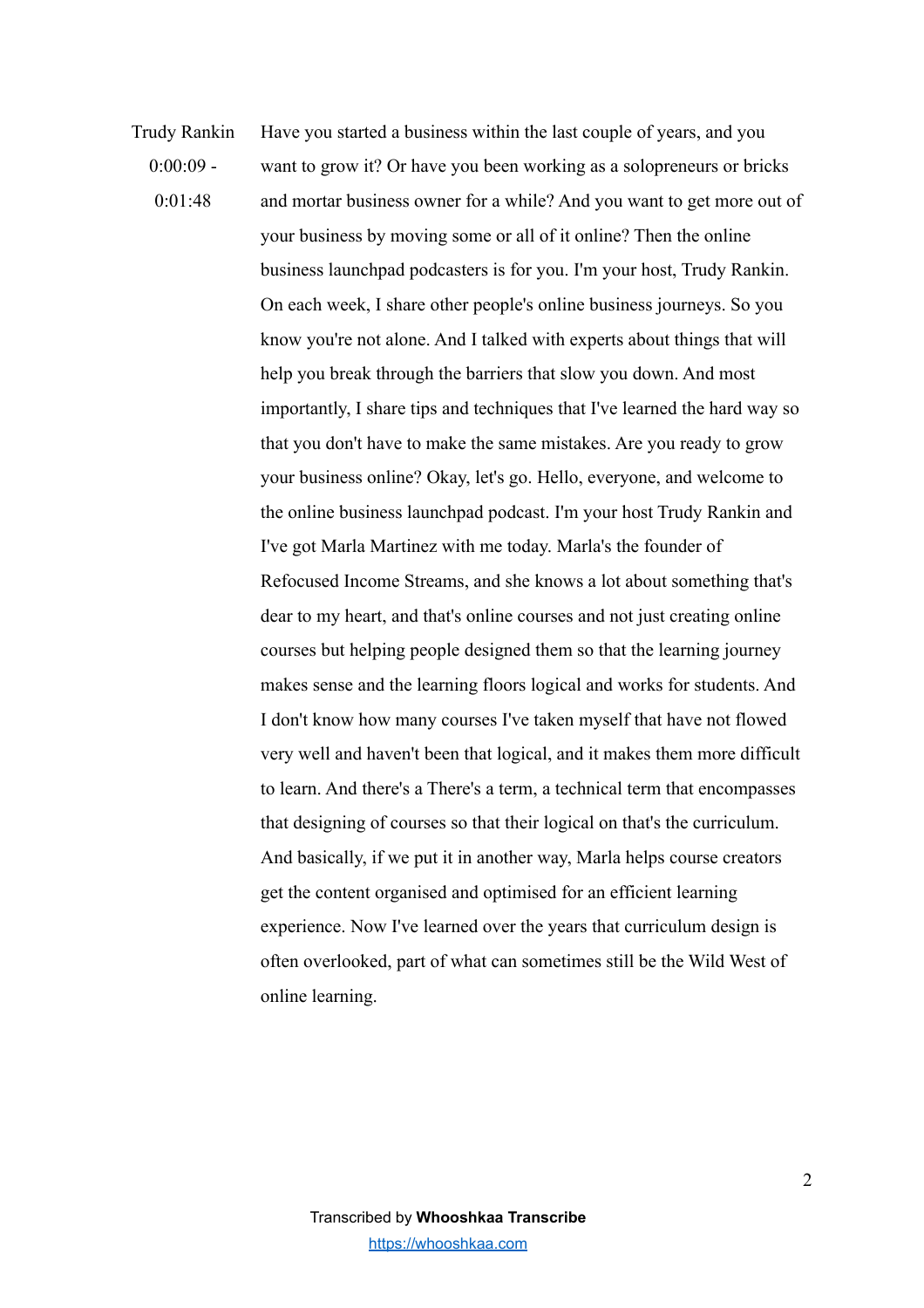- Trudy Rankin  $0.01.49 0.02.37$ And like I said, there's lots of online courses out there, but not all of them are organised or optimised, and it can make you feel like you've wasted your money. Hey, I just wanted to say Thank you so much for being on the podcast. I'm really interested in hearing more about your background because what you do, I find really, really interesting. It's, you know, we obviously we really enjoy creating courses and we run programmes for people who want to learn how to start business and that CZ one of that kind of unknown things when you get started. I've seen so many bad online courses because they don't do what it is that you do. So just tell us a little bit more about your background and where you're from and what you do
- Marla Martinez  $0:02:37$  -0:04:02 So I live in. A summer head is Mexico, which is a little small island in the Caribbean off of Cancun, and I have lots of different businesses. But my course creating business came about when all of my tourism businesses sort of tanked with the pandemic. We have, ah, a vacation rental business and a catering business in a restaurant and all and tourism. And all of that went away when the pandemic, hit and the island closed. So I started just taking online courses and my background. My master's degree is in educational leadership, So I've done educational consulting and curricula, mapping and director of curriculum instruction at a private school and director of educational technology and education. And so when I started taking courses, I realised, Gosh, this is really good content. What? But why am I not finishing this course and why am I finding myself not really wanting to do this. And so I thought, Well, you know, I may I would do with this way or gosh, I wonder if they've tried that and I wonder what their dropout rate is. I wonder if people other people are dropping out here. So I just started finding myself asking those questions and realising that if you didn't go to school too, don't go through the training to know how the brain learns and curriculum designed,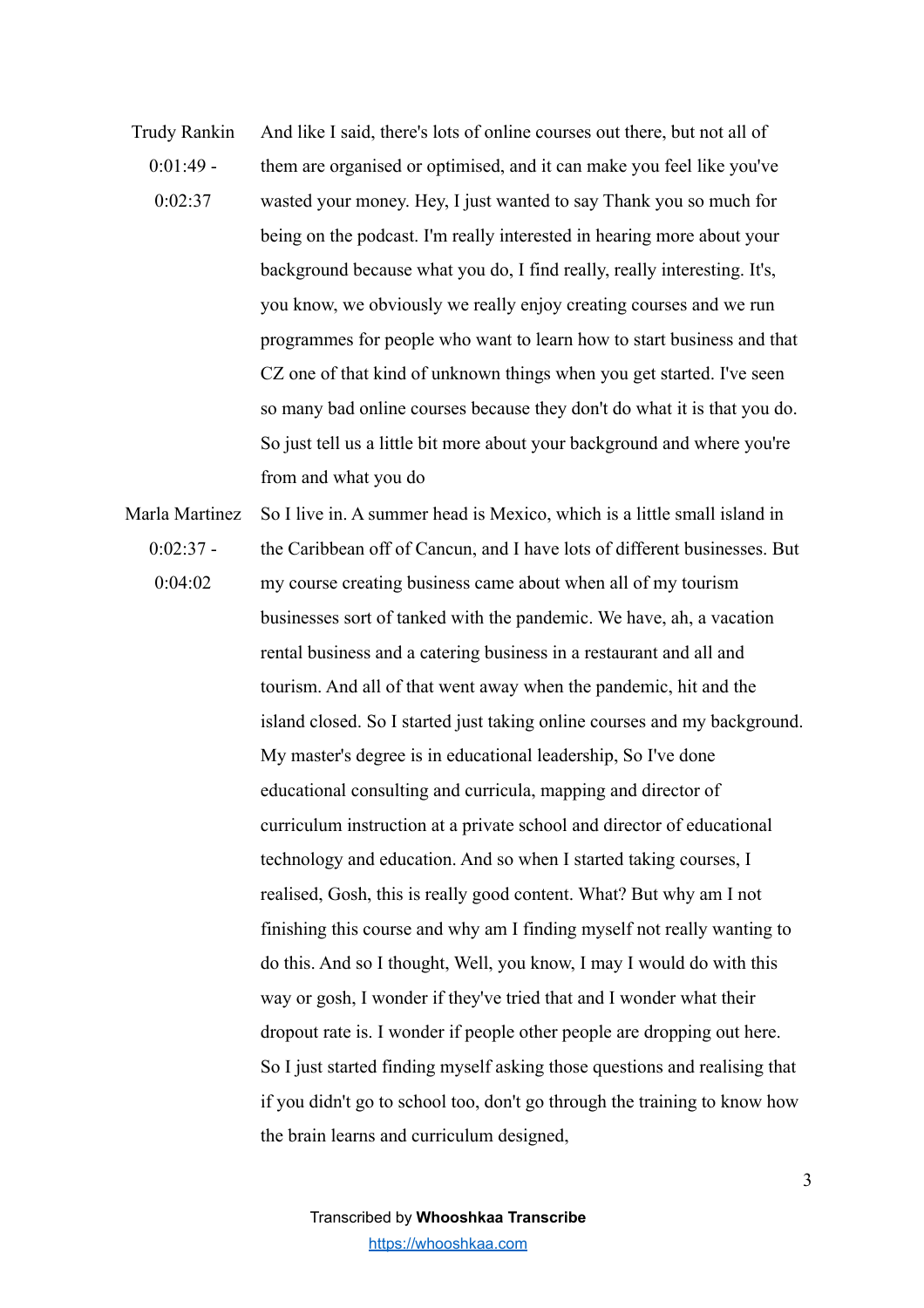| Marla Martinez | then why would you know that?                                              |
|----------------|----------------------------------------------------------------------------|
| $0:04:03$ -    |                                                                            |
| Marla Martinez | So I just kind of saw a need there that I felt like I could fill and yeah, |
| $0:04:04$ -    | that's it.                                                                 |
| Trudy Rankin   | Wow. So it always surprises me when I hear about people's backgrounds      |
| $0:04:13$ -    | because you find people who have done some amazing things in terms         |
| 0:04:35        | of study. You've got a master's degree and things like that, and then      |
|                | you're telling me you've had your businesses are face to face type stuff,  |
|                | totally outside of what it is that you studied for. How does it How did    |
|                | that journey happen?                                                       |
|                |                                                                            |

Trudy Rankin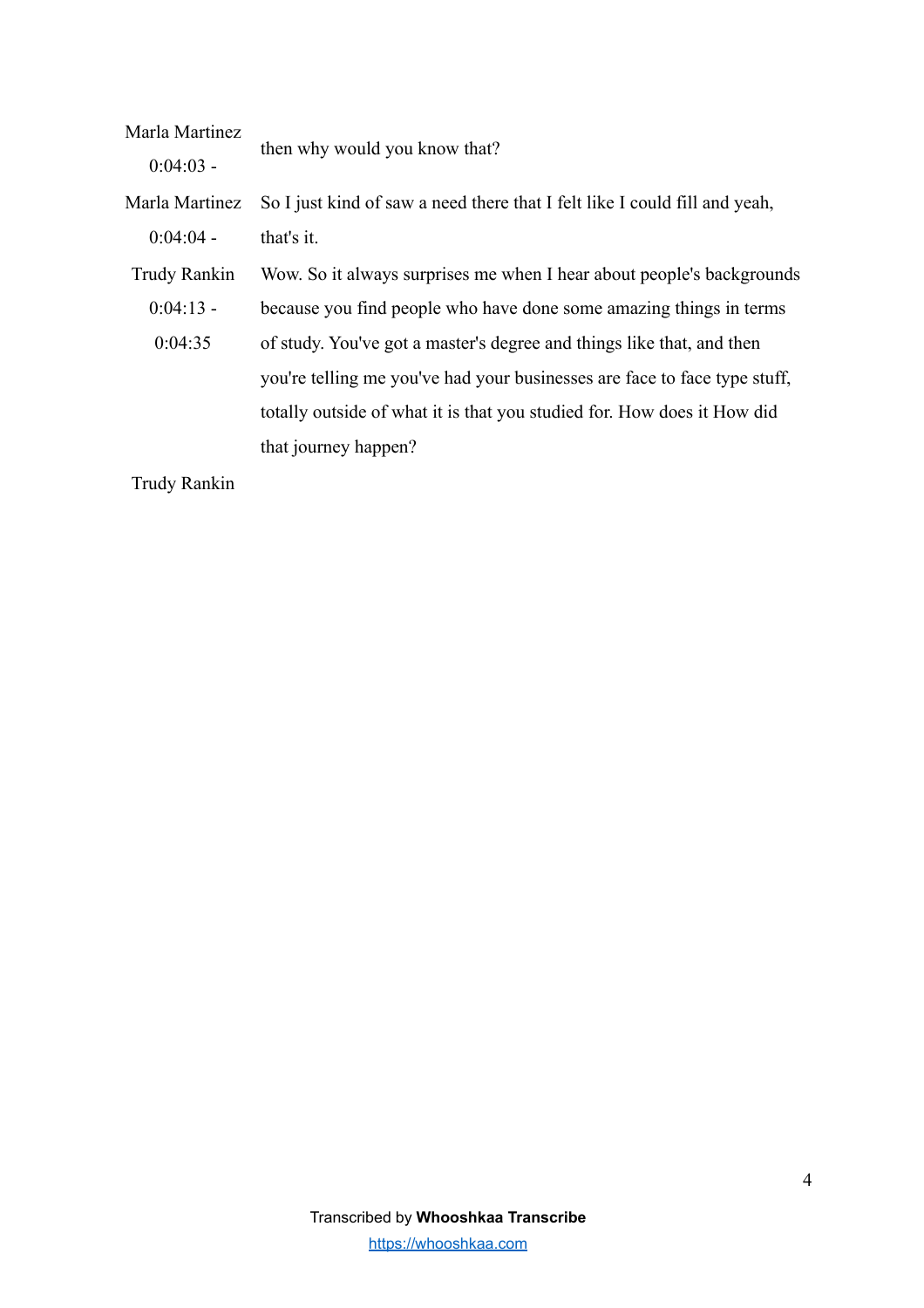Marla Martinez  $0.04.38 0.06:07$ Well, that was sort of the interesting part. I was consulting with schools off internationally all over the world and how to put in place processes of curriculum, review and analysis, and I just burned out. And so I was coming on vacation to this island and finally decided, Well, other people get to live there. Why don't I get to live there? And so I quit my job, sold my house, sold my car and moved to his Caribbean island and said, you know, if I have to move back and work until I retire like the rest of the world, okay. And 11 years later, I'm still here. And when I moved here, you know, I thought I would still be consulting, but it just found that I didn't want to leave. I didn't want to leave the island. I loved being here. And so I just started reaching out, finding out where was the need and what could I do to fill it. And, as it turns out, running the school and running someone's vacation not so different. You just remove obstacles for people and make sure people have what they need and everyone's happy and you organised and communicate and show up when you say well and everyone's happy. So they kind of just transpired into that. And I've always been sort of an entrepreneurial type of person and have started numerous businesses all my life. And so it was sort of no big deal second nature. And now I want to start a dropshipping store and poof, I have another business. And so, you know, it's always just I guess it's a pattern.

Trudy Rankin  $0.06.09 0.06:43$ I love the fact that you've got multiple multiple businesses and multiple things that you do, because I'm one of those people where I like trying new things. I like experimenting and seeing what will happen. And you know the advice that you hear all the time, and I understand why it gets given. And that is that. Just focus on one thing. Focus on the one thing, and when you're first starting out, you do need to kind of focus on the one thing so that you can learn and master the skills and know what to do. But once you've mastered those skills, why not try the things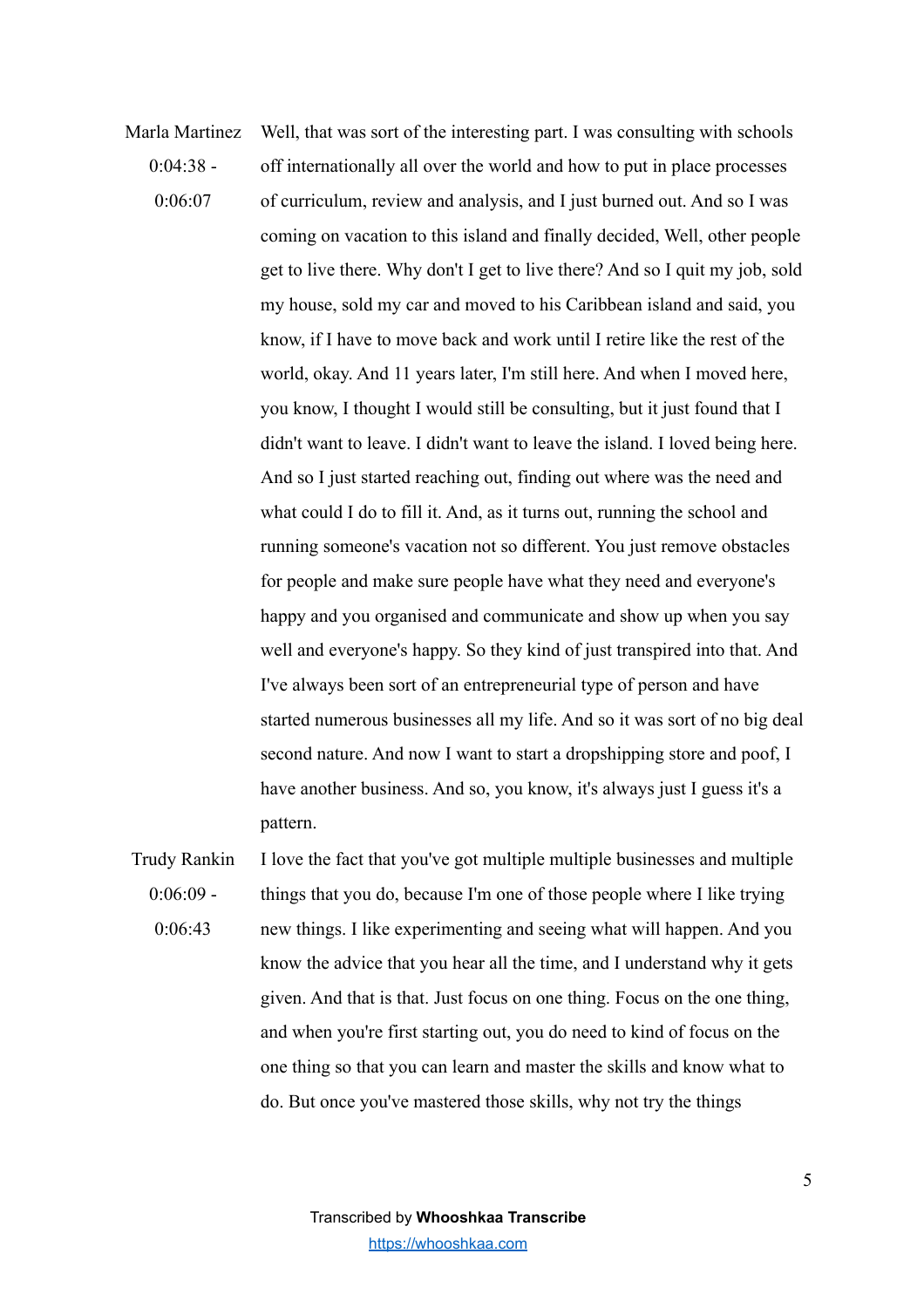- Marla Martinez  $0.06:43 0.07:41$ well. It's like you said it's scaling its scale. I mean, because all of our tourism businesses all kind of feed into each other, the vacation rental business, then I have that audience is the same as well then you should try a restaurant while you're here. And if you'd like to have dinner entertainment in knew the villa that you've rented that you've spent all this money for, why not make memories there and entertainment? It's more than just a meal. It's a memory. And so it's selling that experience. And when they get home, I'II email them and say, In case you forgot any souvenirs, here's our online store, so the audience is the same, but the messages are different and you sort of cater to different people. And then there's also the piece of that collaborative marketing, So I'm going to help the person renting golf carts were in golf carts. To my guests who were here, and when they're on Facebook and find someone looking for a vacation rental there, they're going to recommend me. So we're helping each other.
- Trudy Rankin  $0:07:42$  -0:08:12 Yeah, that collaboration. Things really, really important and It's something more, I think for every business owner eyes. Actually we're thinking about and interesting because it's interesting to me when I talk to people about collaboration on different people, have different ideas about what that actually looks like, and from what you're saying it sounds like you're just remembering that somebody else offers something that could help, you know, help your clients and they remember that you could help their clients.

Trudy Rankin

 $0.08.13 -$ 

Do you have any other kinds of collaborations

Trudy Rankin

 $0:08:13$  -

kinds of collaborations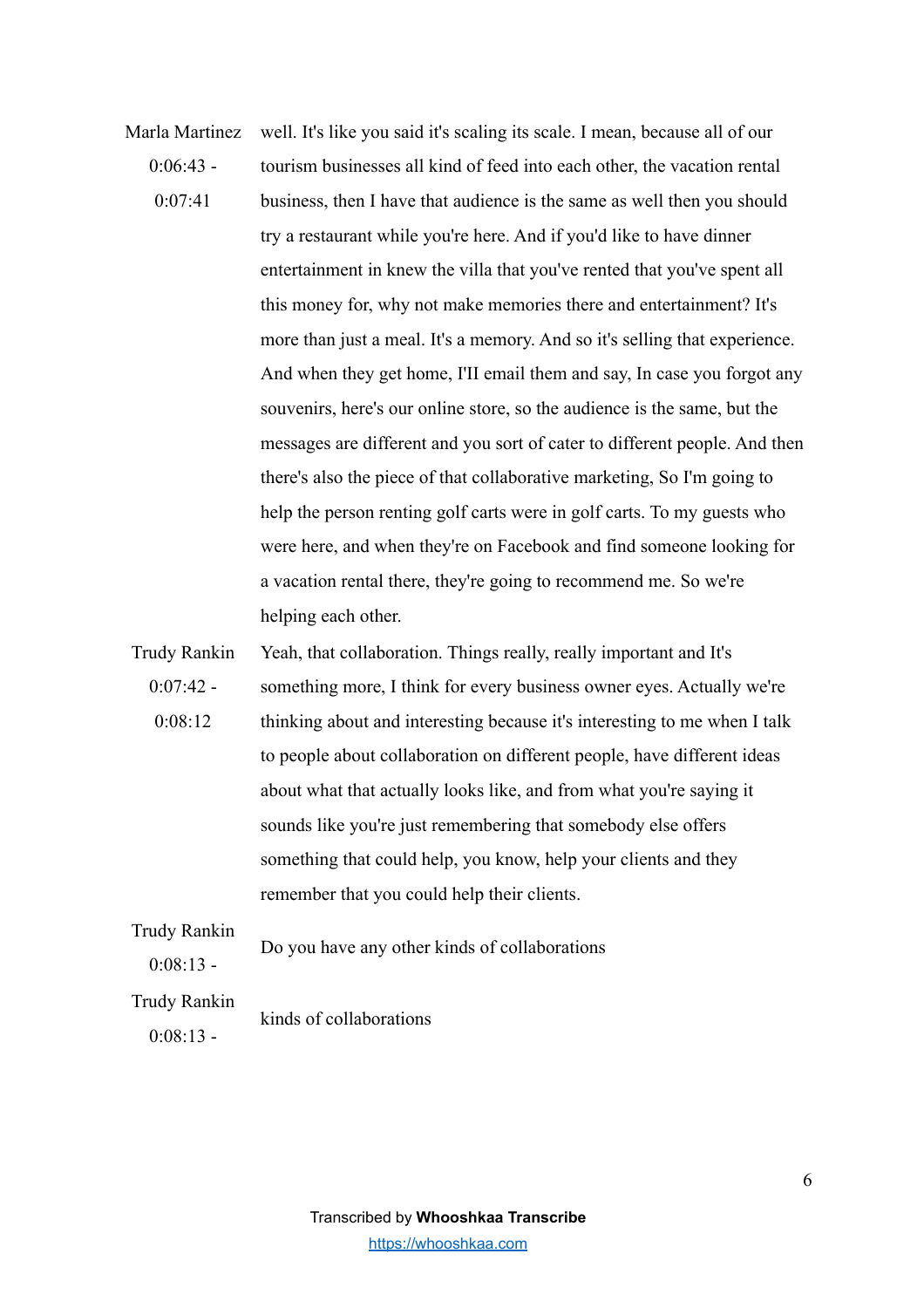- Marla Martinez  $0.08.16 0.09 \cdot 02$ with local businesses? I do, especially during the pandemic when we were trying to support our staff families, we would do raffles. And so I would partner with a friend of mine who has a boat tour agency. And so and we have the restaurant. And so we did a raffle together where we were able to get a home donated and we donated a tour and entertainment experience and the things that we do and then we sold. Ruffle tickets, get to those for that and all of that money went to our staff to share so that they could get through this pandemic. So, yeah, we do that a lot, especially with all the social media and people asking for recommendations. Yeah, E
- Trudy Rankin  $0:09:02 -$ 0:09:24 yeah. I think that's really, really cool, you know, took a little bit more about this, this shift that you've been talking about. You said Covid obviously dried out the tourist industry And so you're refocusing in an online way on the skill sets that you develop before you moved to the island. You just talk about your business and where it's at a moment and how you help people with that.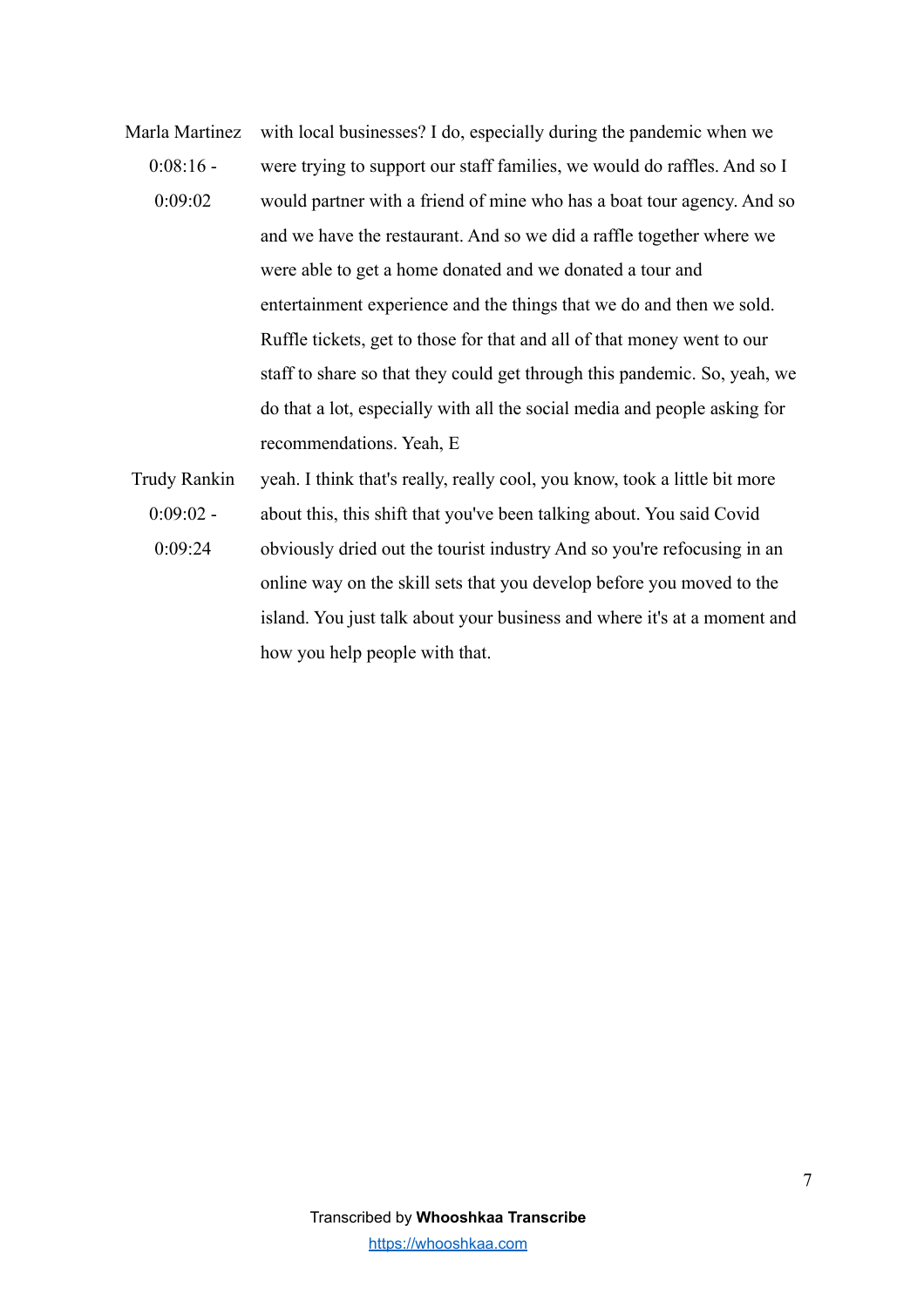Marla Martinez  $0.09.26 0.10 - 48$ Sure, I've got a couple of different avenues of this to kind of try it out. I've done that done for you that done with you and the course as well. And you know, it depends on the client and what they need and how I work with them. Ultimately, my course is a cohort model That was the same model as my master's degree, actually, and there were no 30 of us who went through 11 months of intense course courses, a programme. And so that's exactly what I've said mine up as because I do want that feedback loop in built-in and having that one toe one opportunities in that or wonder if you so I just created. I just started with just doing it for you and working with a client. You know, that way. And then I did. I've done several done with you and then I walked them through the process. and Then my course is set up with videos and weekly office hours, to help guide people through that process of defining what is the result? What is the transformation that they're offering and how is everything they're asking of these participants or students? How is whether asking of them related to that? And how are they tracking what they're giving? Whether asking.

 $0.10 - 50$  -So so, do you primarily work with course creators online or offline? Marla Martinez  $0.10.55 0.11.33$ Yes, and some of them are. Some of them don't really consider themselves course creators. I work with an intuitive coach, and she is. That is not. Her goal is to create a lot of courses. But there are components of what she does with clients that she wants to create some sort of as a course and structure that way so that they are focused. And, you know, it's kind of the same thing that she's doing with multiples. So I've worked with people who were doing that that way, and then other people who are straight on doing out creating a course and just don't have the experience of the curriculum and instruction design.

Trudy Rankin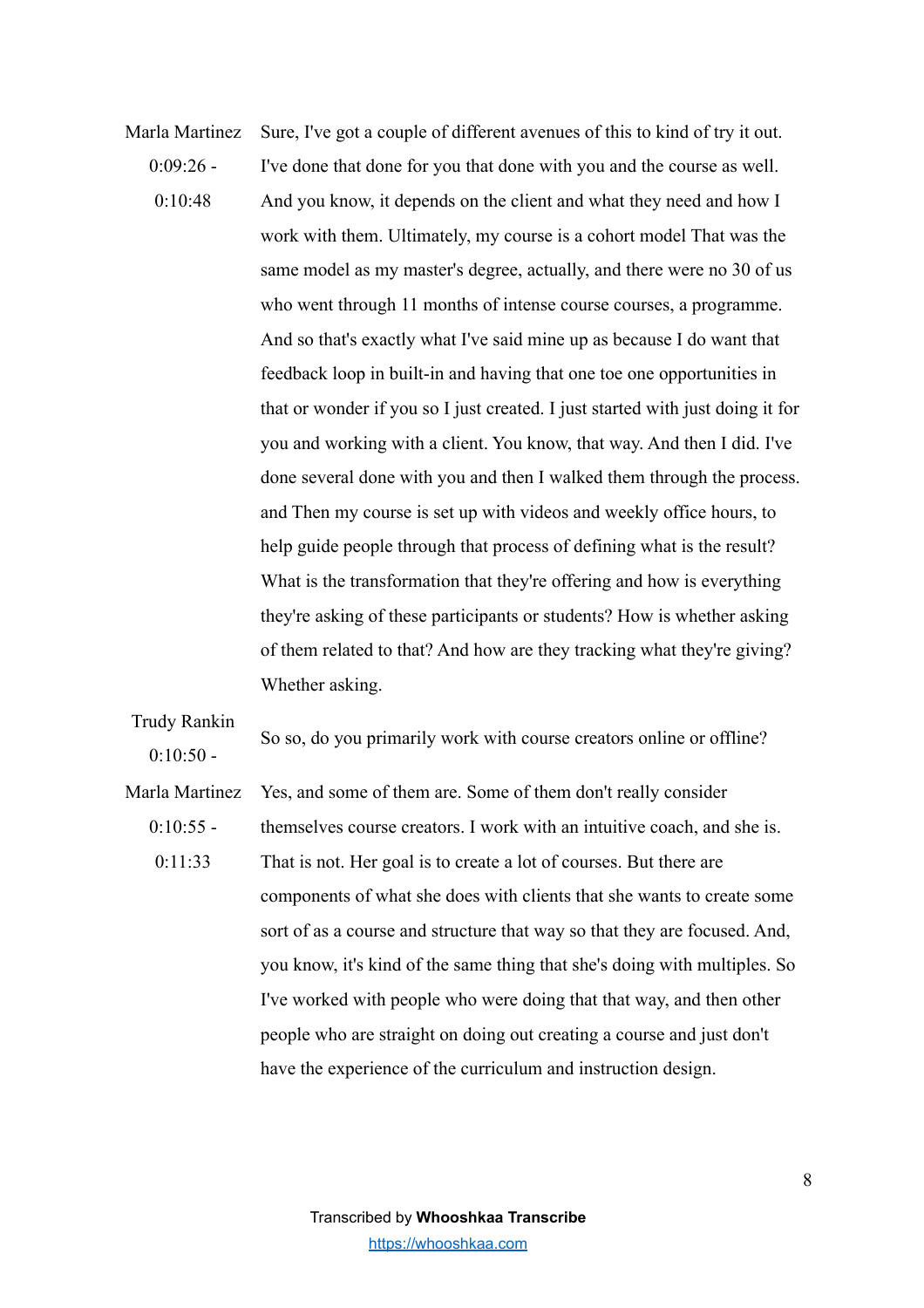Trudy Rankin  $0:11:34$  - $0.12.33$ Yeah, I mean those words just by themselves. They're a little bit technical. You know they're related to the education field, and a lot of people would have not necessarily heard them. Or if they heard that they thought All that expert language you know don't we don't understand it. We're not going to try and even apply that to our businesses. So maybe this. Can we just talk about that for a little bit? In terms of your area of expertise, let's just just just put forward to a scenario. Let's say that you're somebody who has started a business. You know that there's an online component. You want to have a course you want to create a course. How would you or how would you advise somebody who's not familiar with the words curriculum or course designer thing like that? How would you advise somebody to just think about what they might need to do to actually create a course? Not just any course, but, of course, that people want to finish.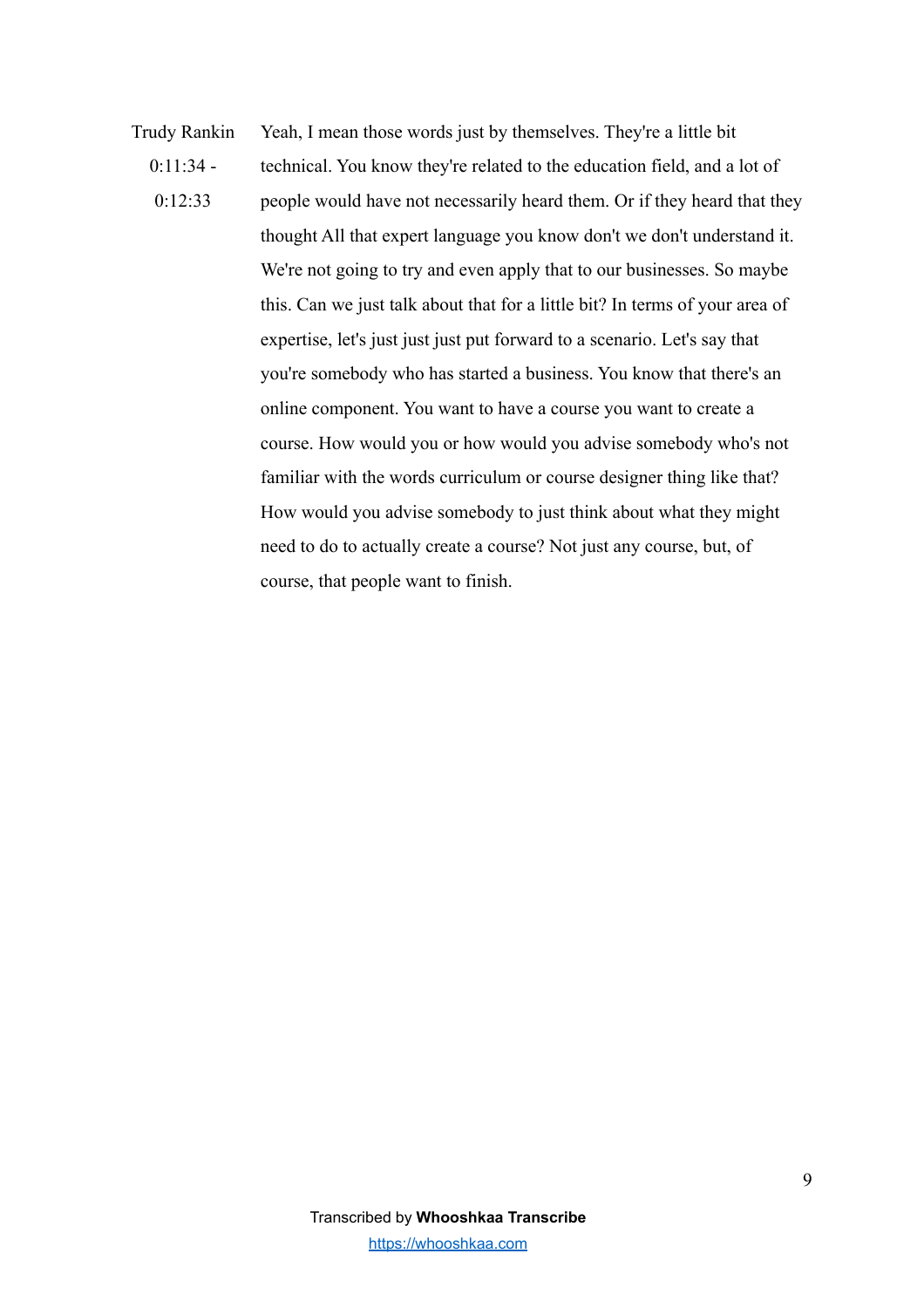Marla Martinez  $0.12.36 0.14.30$ Well, there are two parts of this. Actually, when I first kind of started down this path, I really felt like my audience were course creators who had high dropout rates, high refund requests and not getting the reviews and testimonials so that they could then help more people insert more people. But that really wasn't true. What I found was an audience that were people who wanted to create a course but didn't know how to start. They felt stuck and they felt overwhelmed and didn't know how to start. So I start with the end in mind. It's a three-step process to find where you want to be. What do they need to know to get there? And what is it? What does it look like when they're there? And what do they need to know to get there so kind of a backward design process and then from that you designed results, statements or transformational statements that what are they getting out of it? I think a lot of courses end up dragging on just giving information, giving information and giving information without really thinking about where is the wind and what's the hook that's keeping their students coming back and staying engaged? And, you know, that's really intentional where you're putting together, of course, and so being able to identify what air the transformations that they're promising, what does it look like when they understand it. And what do they need to do to get them there and really just keeping it simple and down to those processes? And it's almost like I used this analogy of a soccer camp. So if you go to soccer camp, you know if it's five days every day, they may have a specific drill. And the evaluation of this camp is the game on the weekend. And not only can you perform the drills, but you know when to perform the drills. And you know how To execute be efficient with post drills and win the game.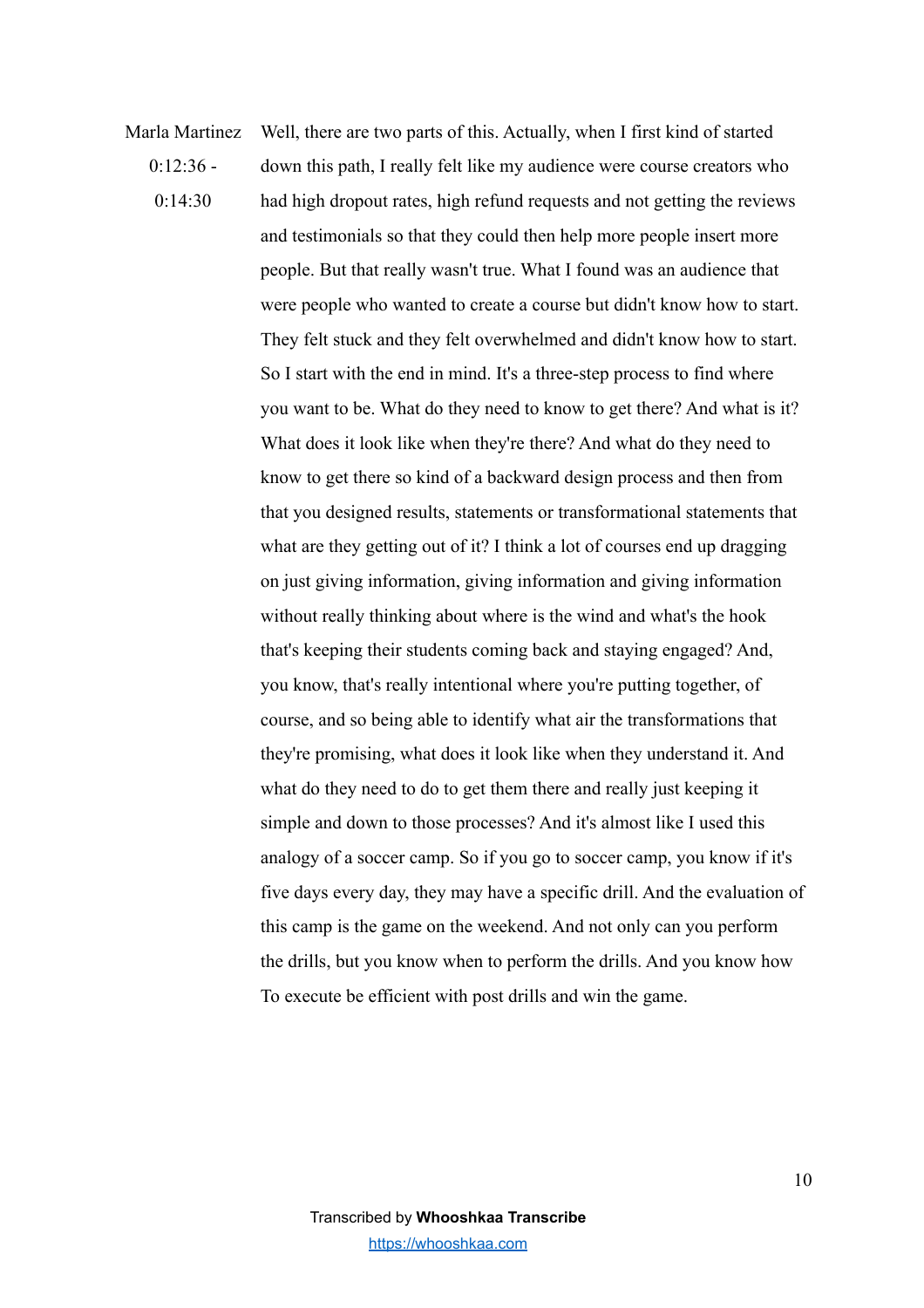- Marla Martinez  $0.14.31 0.15:05$ And that's how you know when you have achieved the transformation and it's sort of the same thing. You know, it Sze giving people the information but then giving them opportunities to practise it and understanding that there is a continuum. You know, you start with identifying and defining and understanding things, but then you move into applying it into your own realm of understanding and what you're trying to accomplish. And then, in the end, you're trying to create something new. That is what the transformation for yourself and so being able to just think cognizant of that process.
- Trudy Rankin  $0:15:06$  -0:15:50 Yeah, because I I'm probably I don't know about you, but I've consumed a lot of online courses in my time trying to learn. And I can't count the times when I've sort of gone in there either. They're really good at marketing and you sort of go, Wow, that's what I need. And you get in there and then you go, What? This isn't even coherent. It doesn't fit together. I don't know what I just learned. It doesn't fit with how I think all of those sorts of things. So how would I'm just wondering whether you have any tips for people who are, you know, they do want that transformation for their for their students. How would how would they go about taking those sorts of things into account?
- Marla Martinez  $0.15.51 0.16:10$ It's like when you get hooked on a Netflix series and you're watching one episode and they give you just enough of what you give you a win and then they give you just enough to make you want to go to the next episode. So it's planning your wins, and I mean, I'm the same as you. I've purchased so many high

## Marla Martinez  $0.16:10$ ticket high ticket

Transcribed by **Whooshkaa Transcribe** [https://whooshkaa.com](https://whooshkaa.com/)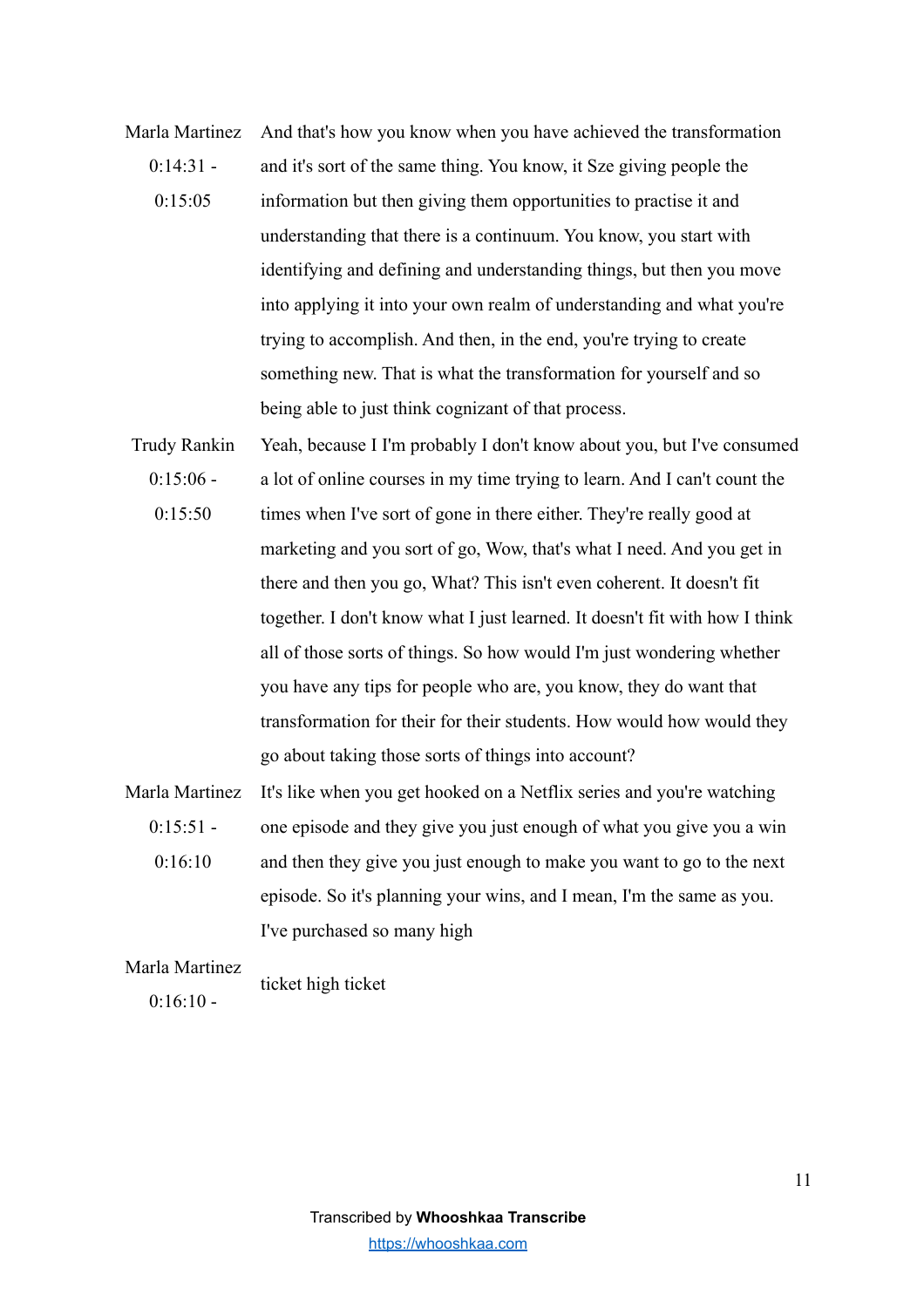Marla Martinez  $0.16.12 0.17 \cdot 04$ courses that I didn't finish. And no one reached out to me to say, Hey, I noticed that you dropped off here. Is there a reason why? And life gets in the way and things happen? How can help you get re engaged? I had none of that. And so I think, being able tio no, where students are and where they're getting stuck and where they dropping off. But being able to plan that win or the transformation that you're promising and get it in there early enough that they couldn't say, OK, cheque. I got this moving on to the next one and making them spiral and connect. That's one of the things that I talk about in my refocus. filters Then when you have your course, I want you to go through and track for each module where this common thread is spiralling through all of those modules. And how is it getting them to the transformation and how are they celebrating it? Trudy Rankin  $0:17:05$  -0:17:25 Yeah, well, that's an interesting one. That that the celebration of it. What do you do for for me? I don't know. Maybe I'm just different, but for me, I tend not to celebrate stuff, and I'm okay with that. But I really like being able to tick the complete box. You know, that's my celebration. And it's like, Yes, because, yeah, go ahead.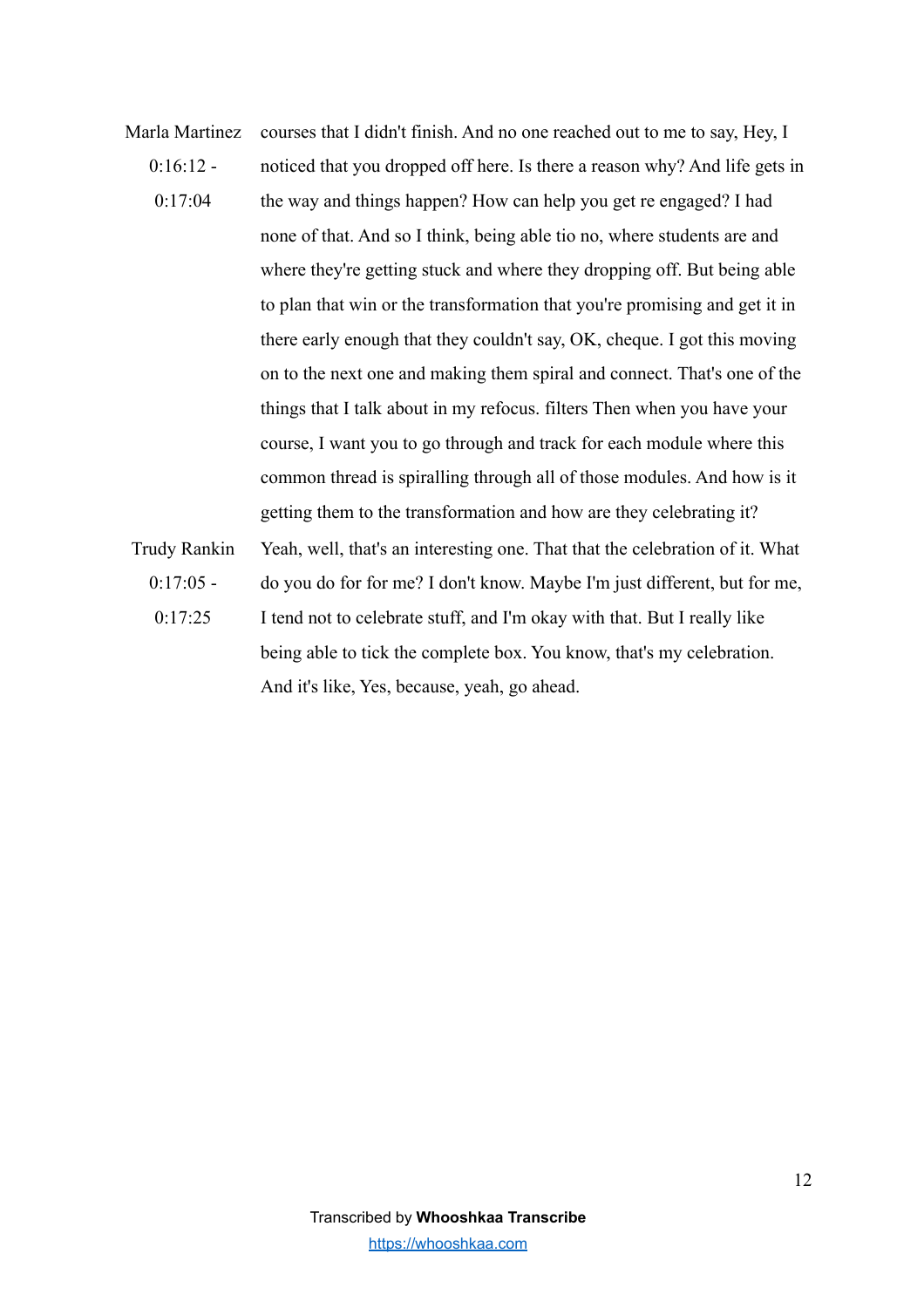Marla Martinez  $0.17.26 0.18.27$ I was going to say another big part of what that I build into my forces is this process of getting reviews, referrals and testimonials and building in that reflection component into each modules so that at the end of the course, that student can look at what they've written across each of those modules for what? Their transformation, when I got out of it and then pull that and the transfer, the testimonial or the review was written, and they have the words because how many times that someone asked us to write a review or a testimonial for them, And I kind of say, Okay, well, what do you want me to include? What's important for you to know? And if I don't know that was talking and writing, then that's a problem. So I always have students write that testimonial for themselves and their course before they start because then they know what that is. What is it that they want to come from this course? What do they want students to say about this course two years from now? How has it transformed their life two years from now? What is that overarching result?

Trudy Rankin  $0:18:29$  -0:19:14 That is brilliant. I haven't heard anybody sort of suggest that before before they do the module to do the course. That's just really good, because we were pretty careful about trying to make sure that we get feedback and we do ask people afterwards for feedback. And would you like to ride a testimonial? And not everybody does, but enough people do that. It really makes it worthwhile. But I've never thought about doing it the other way because that's powerful psychologically, because not only are you getting a testimonial, but you're getting those people set up psychologically for success and for completion, because if you've written this thing that you that means success for you, you are so much more likely to finish. Then, if you didn't do that, that's what that's gold. That's what Brilliant

Marla Martinez  $0.19.14 -$ Because of course, Creator, you know what those winds are so that you could make sure that they're getting them.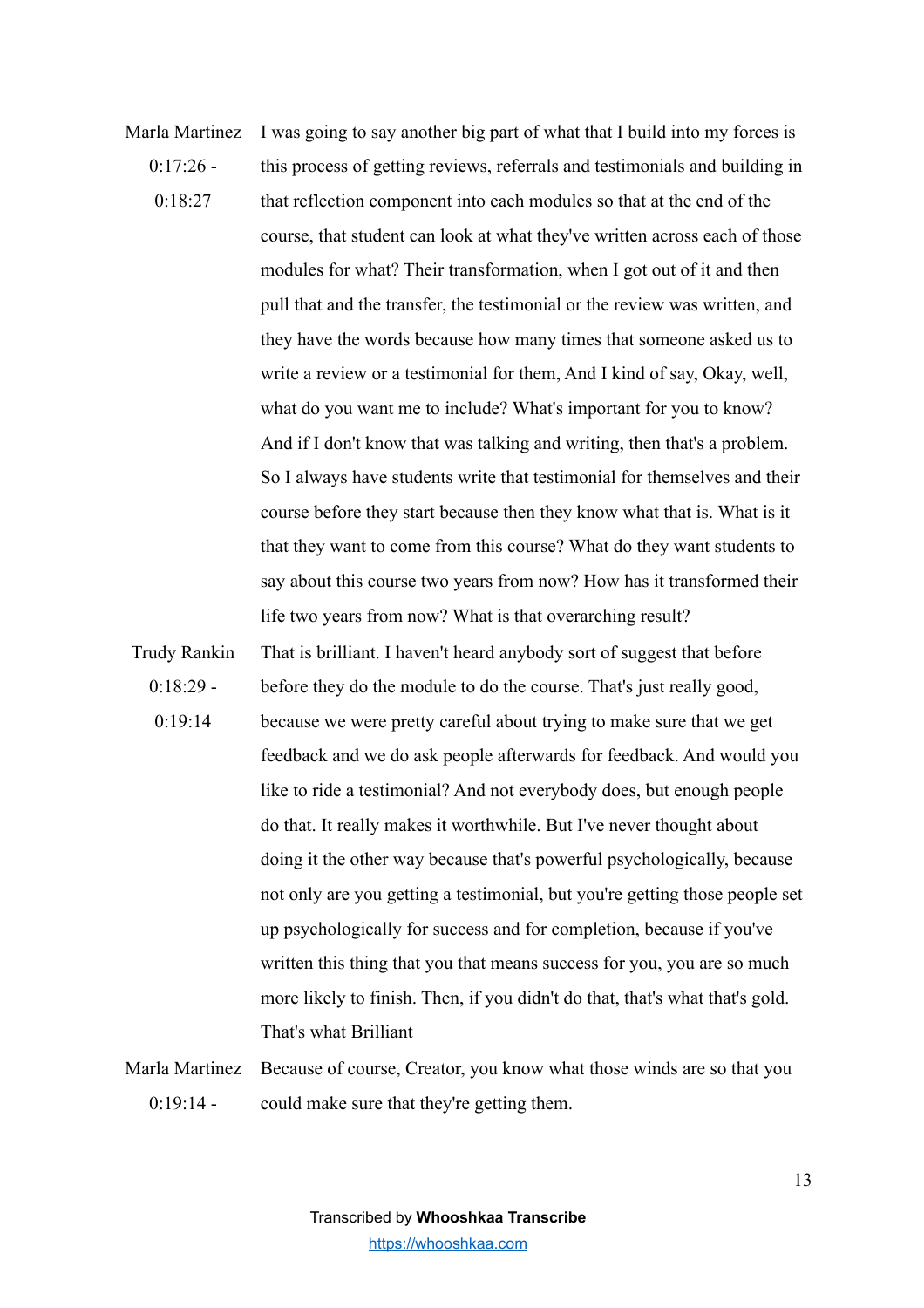- Trudy Rankin  $0.19.21 0.20.24$ Yeah, yeah, yeah, for sure, because one of the things that I've had a lot attention. To and I have paid a lot of attention to our over the years. Has bean completion rates? Completion rates typically tend for the online business types, Of course, is that they're out there, and by that I mean they're not accredited. There's something somebody's created to help somebody learn a particular thing or skill, but you don't get college credit for you don't get etcetera or university credit for it. But the completion rates, as far as I can tell, they tend to be below 10%. So right across, right across the board. Now, of course, there's outliers. There's there's people who just do it so well that the completion rates are higher. Do you know how in your experience have you had situations where people have do? Do people tend to actually measure their completion rates? Typically, you have got a follow up question to that.
- Marla Martinez  $0:20:27$  - $0.21.19$ You know, I I originally felt pretty strongly about the completion rates, and then I was speaking with someone and they made a comment. Well, sometimes I get what I'm after before I complete the course. So maybe the completion rates are not as important as I thought they were, So I've sort of changed my tune a little bit on that. And it's more about Are they getting the transformation, that one you're selling in marketing and two that they wanted to get out of it? Maybe the completion rate of the course that the software give it gives us maybe is not as important. You know, I don't think we need to throw the baby out with the bathwater. But, you know, I think knowing you know what that is is important, but also knowing if students are getting that transformation, which would come from a review referral or testimonial.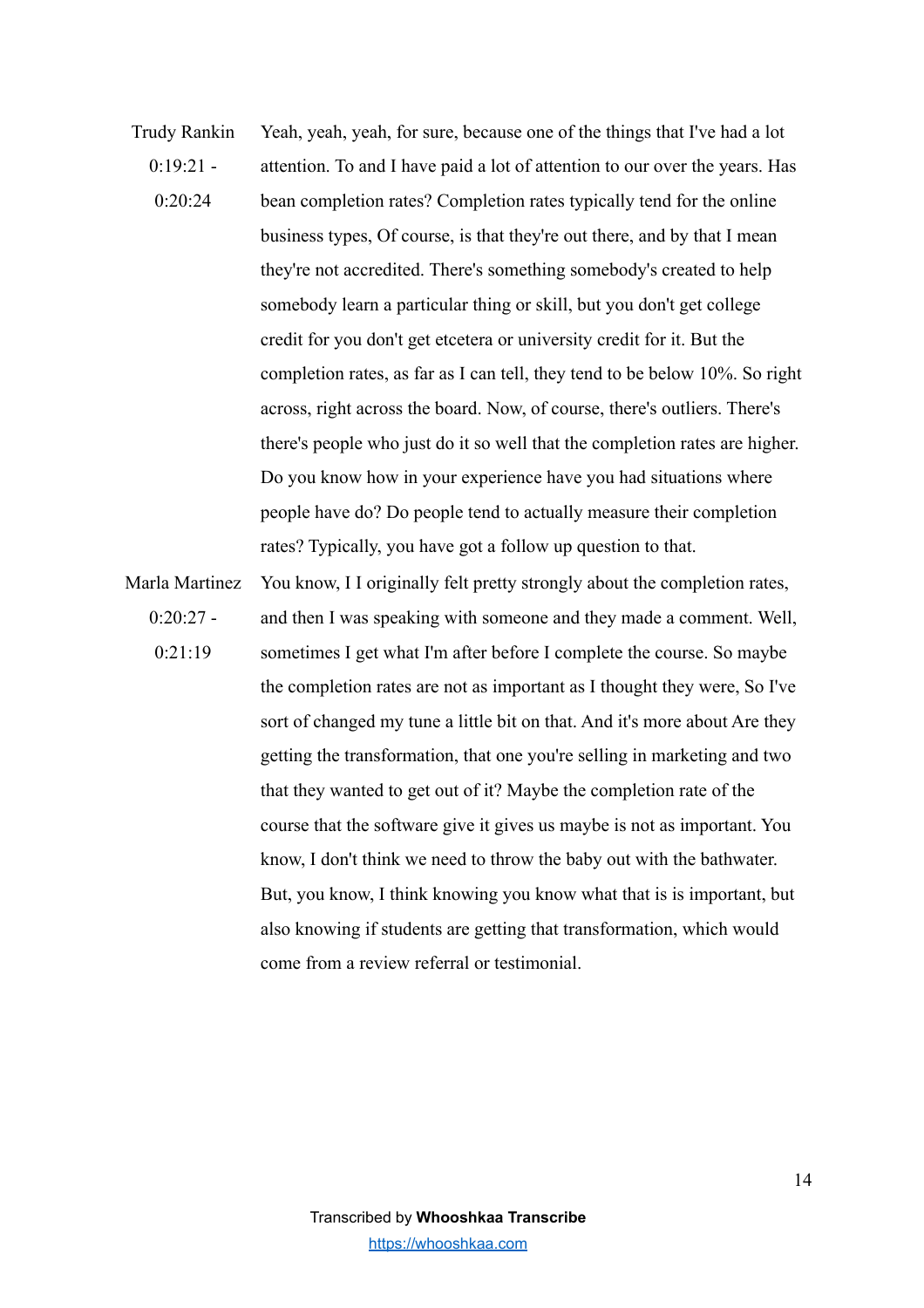- Trudy Rankin  $0.21.21 0.21.52$ That's really interesting because we are one of the things that we focus on very much as analytics and metrics, which is why we're interested in the completion. Writes it because it can be a sing a signal that people aren't getting what they're looking for. So you've gotta have that loop. But that referral testimonial thing that that is, that's one metric. Do you ever use custom that the No, that metric where people say, How likely are you to recommend this thing?
- Marla Martinez I haven't used that one, but it would be a really good winning to throw
	- $0.21:55$  -0:22:47 the Senate. Kind of Think of this like as in schools, Remember, when you have the standardised test and you have the, you know, like an S A T or something and K 12 schools, they give these fall test in spring tests and there's all this stress over. But that's just one measurement. If I am bad at taking tests, if it I have test phobia or things like that and I don't perform well on this test, but I can tell you everything you need me to know. I mean, it's just one measurement, so maybe that completion rate is just one measurement. So if you do have someone dropping out, but yet they're writing you a glowing testimonial on referrals. I mean that success, right? But I agree with you. You have to have that measurement. But maybe it's not the end all be all like I thought it was in the beginning,
- Trudy Rankin  $0.22.48 0.23.30$ you know, I think that's a really good point. It might be. It might be a bundle of measures without doing it, so that it kills you every month when you have to do the metrics put it, put it all together. But it is. But it is interesting, To To, think about what is the right way of deciding whether or not your course is successful and if you're a measure of success, isn't necessarily go through and tick the box complete box on every module. But instead, well, I watched this module in that module, and I grew my business by 20% over the last three months. Maybe that's the measure of success, so that interesting.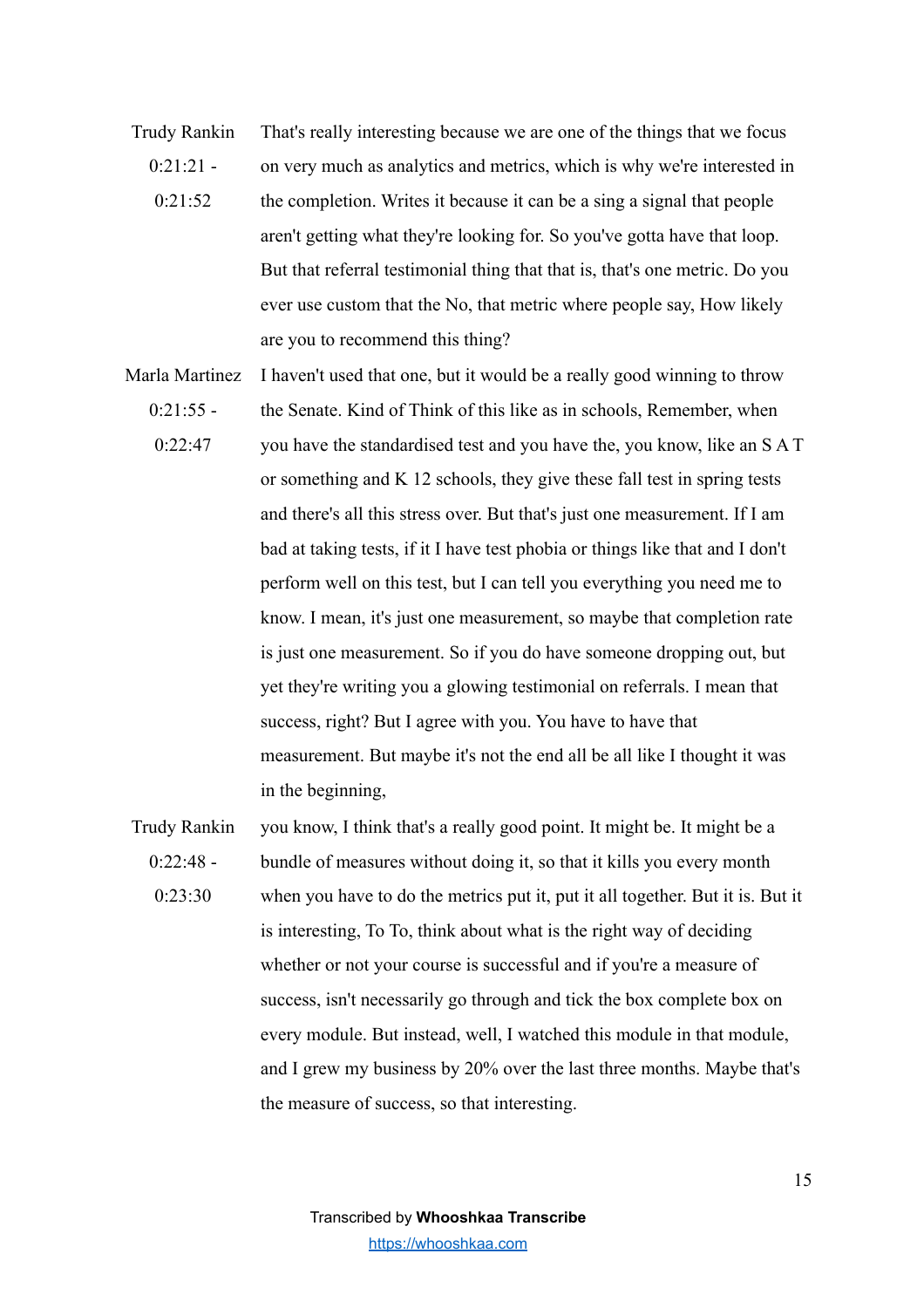Marla Martinez When I have that structure and I start with that is, you know, what is the  $0.23.32 0.23.53$ transformation? What does it look like? And that would be that measurement. And then what are the ways that you're giving them to practise it? And that reflection component is where they're almost setting a self-goal. You know, what is the transformation that you want from this? And then are they getting in or not? And that's part of that. That measurement

Trudy Rankin Yeah, No, that's that's That's a really, really, really good way of looking

- $0.23.54 -$ 0:24:18 at it. I think that's really great. I think we underestimate, or me personally, probably can. On their estimate, the power of psychology in getting people to set their own goals because we were there with our community. We always say to people, What's your definition of success?. I think we could do that more.
- Marla Martinez  $0:24:20$  -That's really great. I think that's I agree with you. I think we should all do that a little more
- Trudy Rankin  $0.24.24 0.25 \cdot 12$ because we work a lot with carers. Are people who have carrying responsibilities like that is what they do. They don't get paid for it, but that's what they do. Somebody who's got it in their life, who has a disability or a serious illness or their elderly or whatever on SO for them. Sometimes success isn't a business that makes a million dollars. Success for them can be something that they get to do. That's just for them that they can go and do every day. And it becomes like a many risk but rest fight time away for them to just be looking after themselves. And that's a complete definition, a different definition of success. Then what, you might see splashed all over the Internet going. I've got a Lamborghini and look at my private jet, you know Well, that's sort of rubbish. That we know is not true. Yes.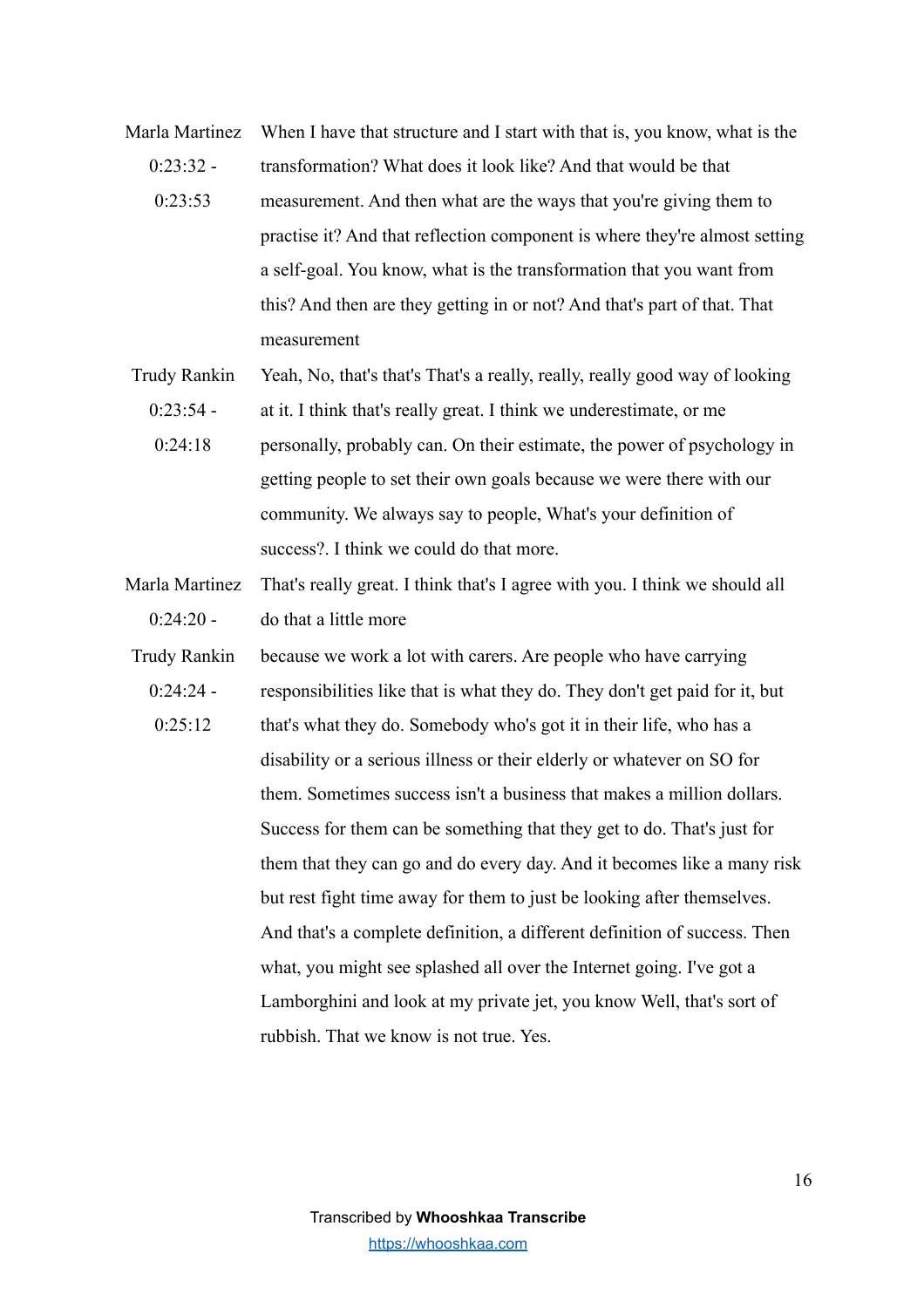- Marla Martinez  $0.25.14 0.25.39$ Doesn't motivate everyone. I'm not motivated by that. That mean I moved to a Caribbean island to live on less. And you know, you have to agree with you. You have to find out what what's motivating and what success for you. And I think you make a really good point that maybe we do need to focus on what that means for people that we're working with and often maybe coaching them and did knowing what that means for them.
- Trudy Rankin  $0:25:40 -$ 0:26:04 Yeah, yeah, yeah, for sure. I want to I want to pick up on something that you said mentioned a couple of times now. And that was that shift your life shift where you basically I sold everything and you moved to this island where you are now. What was it that brought about that mindset shift that freed you up to do that? And have you had any other big mindset shifts in your journey?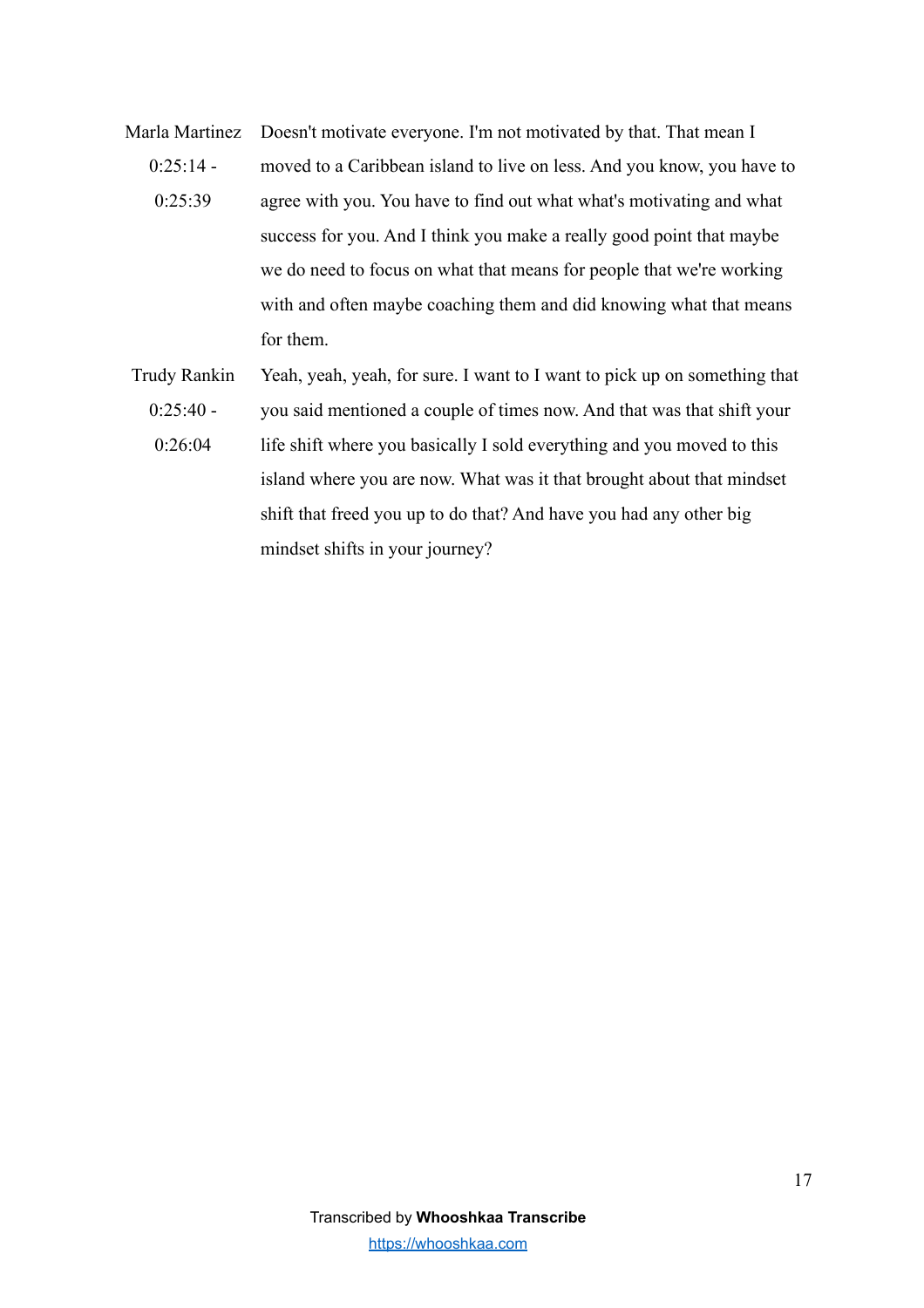Marla Martinez  $0.26:05$  - $0.27 - 40$ Yeah, I was in a job that I love making more money than I'd ever made in my life. And I loved the travel, but after three years, I was just burned out and I found that I was happier when I was here and I granted when I was here, I was on vacation. And so maybe I just like to vacation. But after being here, I've been here 11 years. So there's something about, you know, there's not I don't know. I think you have to define what works for you, and I have sort of found the balance. And, you know, there's no shopping things and it doesn't matter what kind of car you drive here. Everybody's in a golf cart or used Moto, so you know, it doesn't matter. Those things don't matter here. And whereas when I lived in the United States, I felt like I was on this hamster will corporate trying to keep up with the Joneses. And I've kept wanting more and more and more, and and I'm not judging that, you know, e, I was just tired of that. And so I just needed something different. And for me being here, my house is paid for. You know, I live on less. I you have solar panels now that help topper my electricity. And but yet I still have a home bigger than I thought I would, and I've spent more money on it than I probably should have. But, you know, so I'm just trying balance. I just try and balance. Trudy Rankin  $0.27 - 40$  -0:28:00 Yes. Yeah. And you know, that's that's kind of the key thing, isn't it Just just that balance, because we talk about work, life, balance and some of us mean one thing, and some of us mean a completely different thing when we talk about it. But once again it comes down to our own definition off way. That's it means and then and then figuring out how to

achieve it and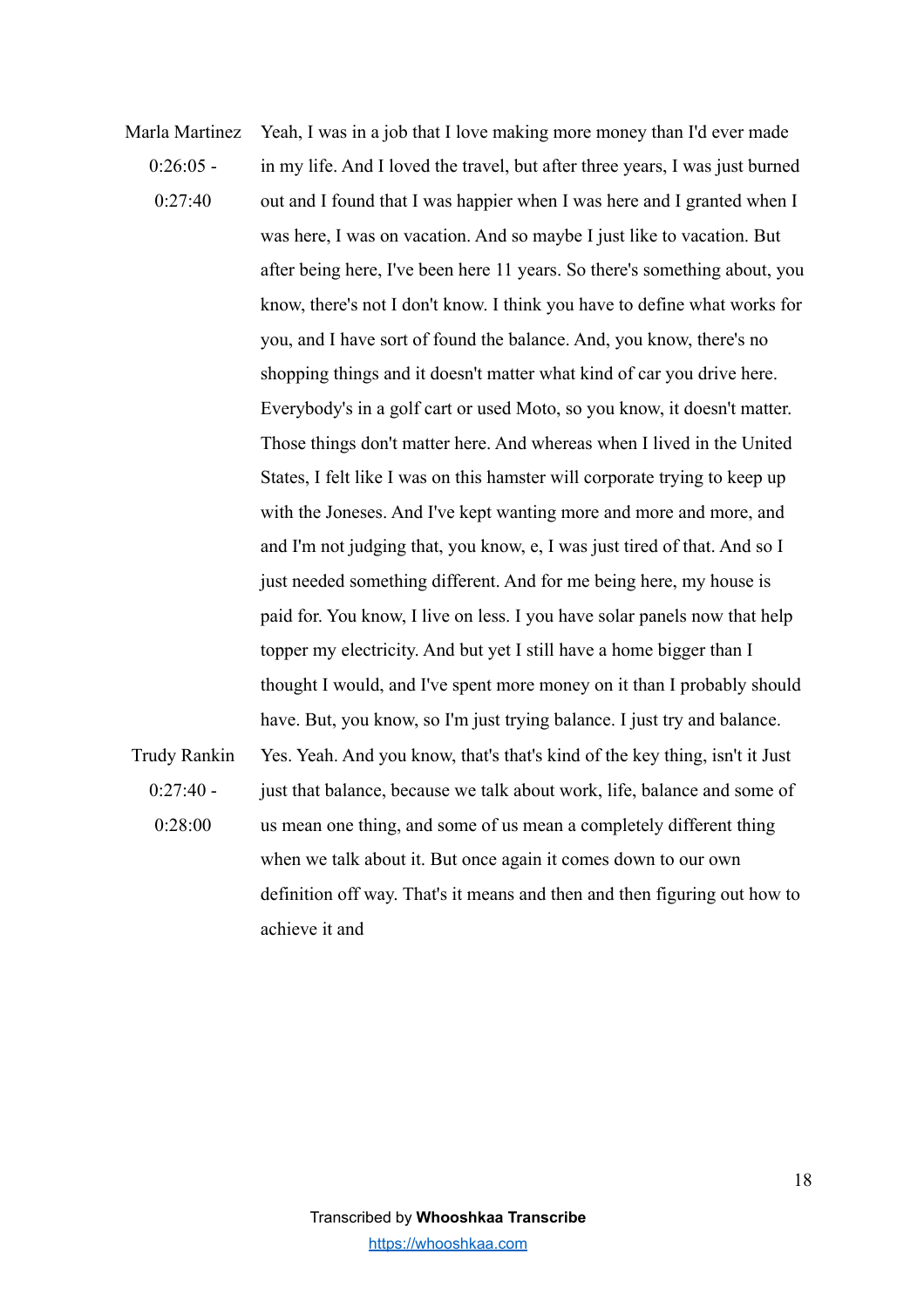Marla Martinez  $0.28 \cdot 00$  - $0.28.53$ how to let it roll because, you know, the wood that looked like for May before the pandemic and during the pandemic. And now they're totally different. So I have to find ways. For example, during the pandemic, I found that I was pivoting in everything that we were doing and kind of chasing money because, you know, we needed a new way to make money, don't to survive. And now that tourism has picked back up and we're kind of almost back to normal now it's kind of running all over Mei. So much find a slowdown, held it re Bree, focus and reposition things but, you know, being able to just sort of say Okay, well, what feels good now may not feel good. And if a year from now, and just be able to adjust, and I think that's the advantage of being an entrepreneur is I can't do that. I can if I'm done. What something I could be done.

Trudy Rankin  $0:28:55$  -Yes, and let it go.

Yes,

Marla Martinez

 $0:28:58$  -

Trudy Rankin  $0.28.58 0.29.21$ yes, yeah, I think that that's really incredible. It's one of a CZ, you said is one of the benefits off having your own business, although I do think sometimes we need to differentiate between an entrepreneur and somebody who has a business. Sometimes somebody with a business is not an entrepreneur and so many entrepreneurs who is an entrepreneur. Mind not be in business.

Marla Martinez  $0.29.23 0.29.53$ I agree with that, and I hadn't thought about why you and I are in the same group together, and I've heard Pat Flynn mentioned that before, and I hadn't thought about it that way until I heard him say it, and I want 100% believe it's. Some of my businesses are just businesses, but some of them are not. Some of them take me knowing what to do as an entrepreneur does scale this on grow businesses and make them work together. And so they're different. You're absolutely right.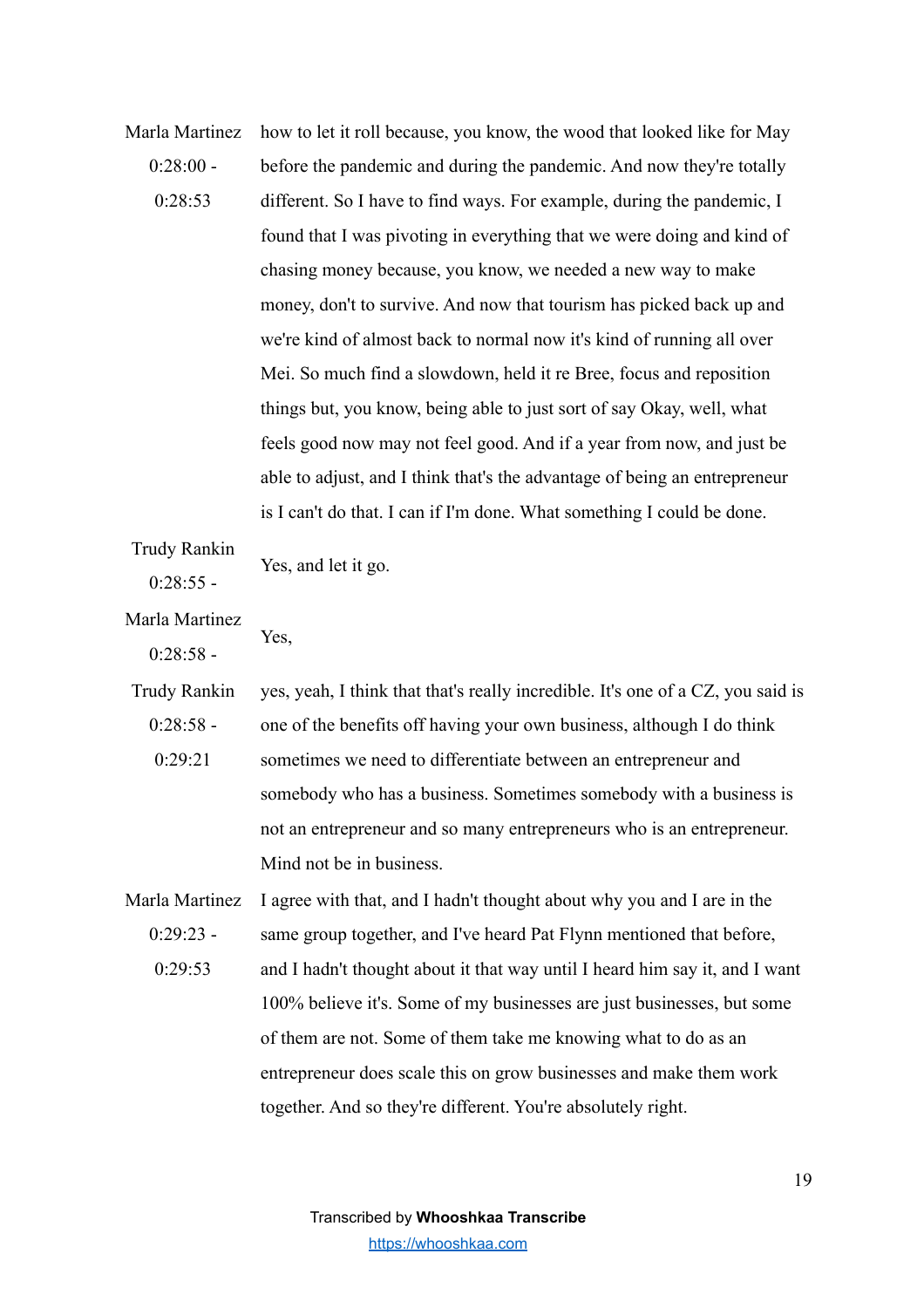- Trudy Rankin  $0.29.54 0.30.22$ Yeah, absolutely. You know, you mentioned you mentioned Pat Flynn and the fact that we're in a group together, you know, we're both in Kaplan's S p I pro works by small Passive Income pro-community group. and It's one of those things that I like talking about because I think the community is really, really important, especially when you are trying to start your own business. What do you just took a little bit about community and how you see it and how you experience it.
- Marla Martinez  $0.30.24 -$ 0:31:35 Ironically, I am in to mastermind groups. There are five people in each group, and they are both came from my association with Pat Flynn. One of them came from the watching the quarantine live show, and the other one came from SPI Pro and I don't know where I would be without them. I mean, they have talked about being a, solopreneur your but one of them what? Actually, both of them I'm close with all of those amazing people in those groups and one group, they're actually coming to Mexico in August, and we've rented a house and we're going to work and not work, and I'm really excited about it. So that community for me has been huge on DH. I believe it to be true as well. And courses. Yes, there are some courses. You just want to go through the modules, but it's not really my skill. You know, what I do is really help people referring what they're doing and look at it. And from a different perspective and health, people find transformations.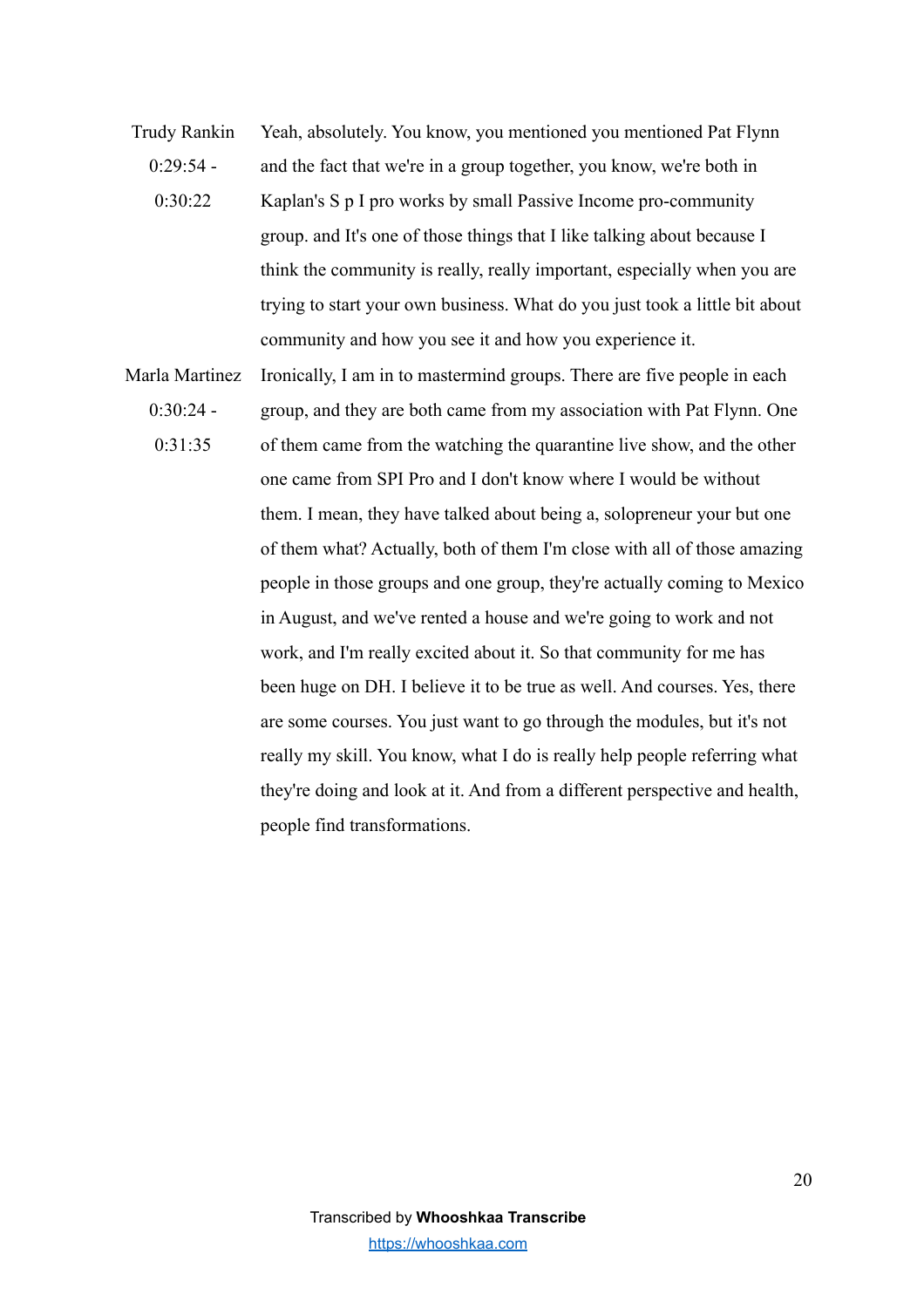| <b>Trudy Rankin</b> | Yeah, that sounds amazing. You know, I have to agree with you around       |
|---------------------|----------------------------------------------------------------------------|
| $0:31:36$ -         | around masterminds being part of a mastermind. So for people who are       |
| 0:32:18             | listening, if you haven't heard that term before, Mastermind is usually a  |
|                     | small group of people that could be anywhere from 3 to 10 or whatever.     |
|                     | It's got to be small enough that everybody can have a voice and you        |
|                     | basically share your joys and sorrows of your journey. And sometimes it    |
|                     | could be personal. Sometimes it could be business. If I hadn't been part   |
|                     | of Ah, a mastermind when I was going through the early parts of my         |
|                     | journey, I would not have made it either, it just need other people around |
|                     | you who know what you're going through to be ableto actually, you          |
|                     | know, get there. And without it wow                                        |
| Marla Martinez      | and hold you accountable, right?                                           |
| $0:32:19-$          |                                                                            |
| <b>Trudy Rankin</b> | Yes                                                                        |
| $0:32:20 -$         |                                                                            |
| Marla Martinez      | know, I love being able to be in my groups and say OK, next week, I'm      |
| $0:32:21 -$         | going to have accomplished x,y and z if I have not ask me why not. And     |
| 0:32:31             | you                                                                        |
| <b>Trudy Rankin</b> | and that was pretty powerful is like because of. And sometimes you'll      |

0:32:31 get sympathy. And sometimes you get a big back foot in the backside,

0:32:44 which is sometimes what you need,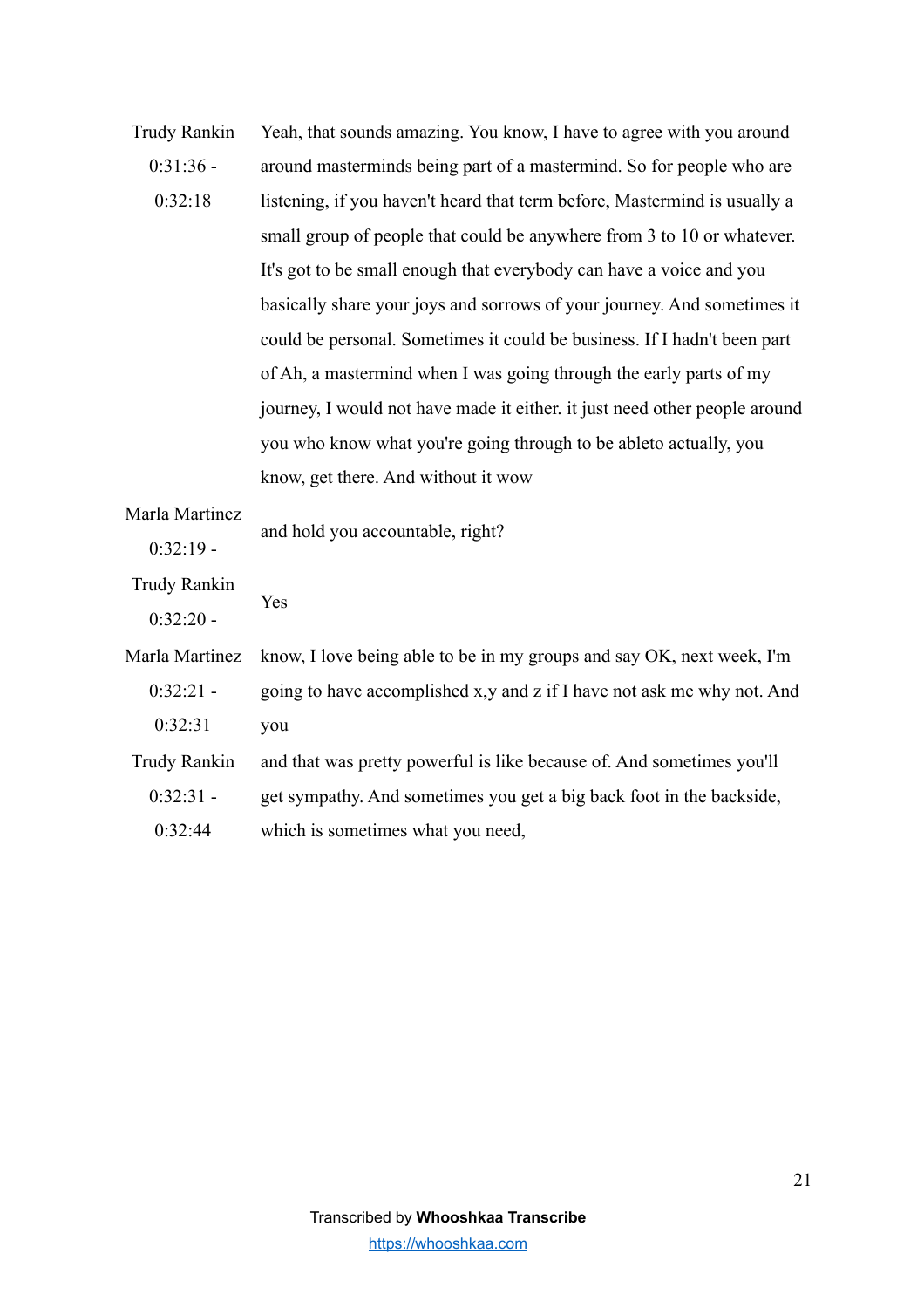- Marla Martinez  $0.32.44 0.33.27$ exactly. Anything. The first round of my course. One of my colleagues. So I called her and my master My group said that. When are you going to launch this course? You've been talking about it for months, and I just randomly picked a date. And I said, Okay, here it is, because the more time I take, you know, e I work well with deadlines. The more time I give myself, the more time I'm going to take. And so I just said, OK, January, Tink, that that's going to be it. And every single one of them in that group signed up for that course we barter coached for it. But, you know, they went through that course with me and supported me. Teo really work through it, and I appreciate them for that.
- Trudy Rankin 0:33:28 - 0:34:18 Yeah, well, that's that's amazing. And that's one of the beautiful things about being part of a community. Is, is that you get that support. You do get that support, and it's just amazing. Hey, I'm just mindful of the time, and I just I just want to respect your time. And But I just wanted to ask you a.at least One more question and that is this, that we've talked about a lot of things. We've talked about community. We've We've talked about mindset, shifts that really, really change your life. And we've talked about some of the stuff that you I think that would help people who want to start an online course. But if there is, what is one thing that we haven't talked about her that I haven't asked you that would help somebody who's in that? That's sort of the beginning, early years of starting their business. What should they know? What would be useful for them to know,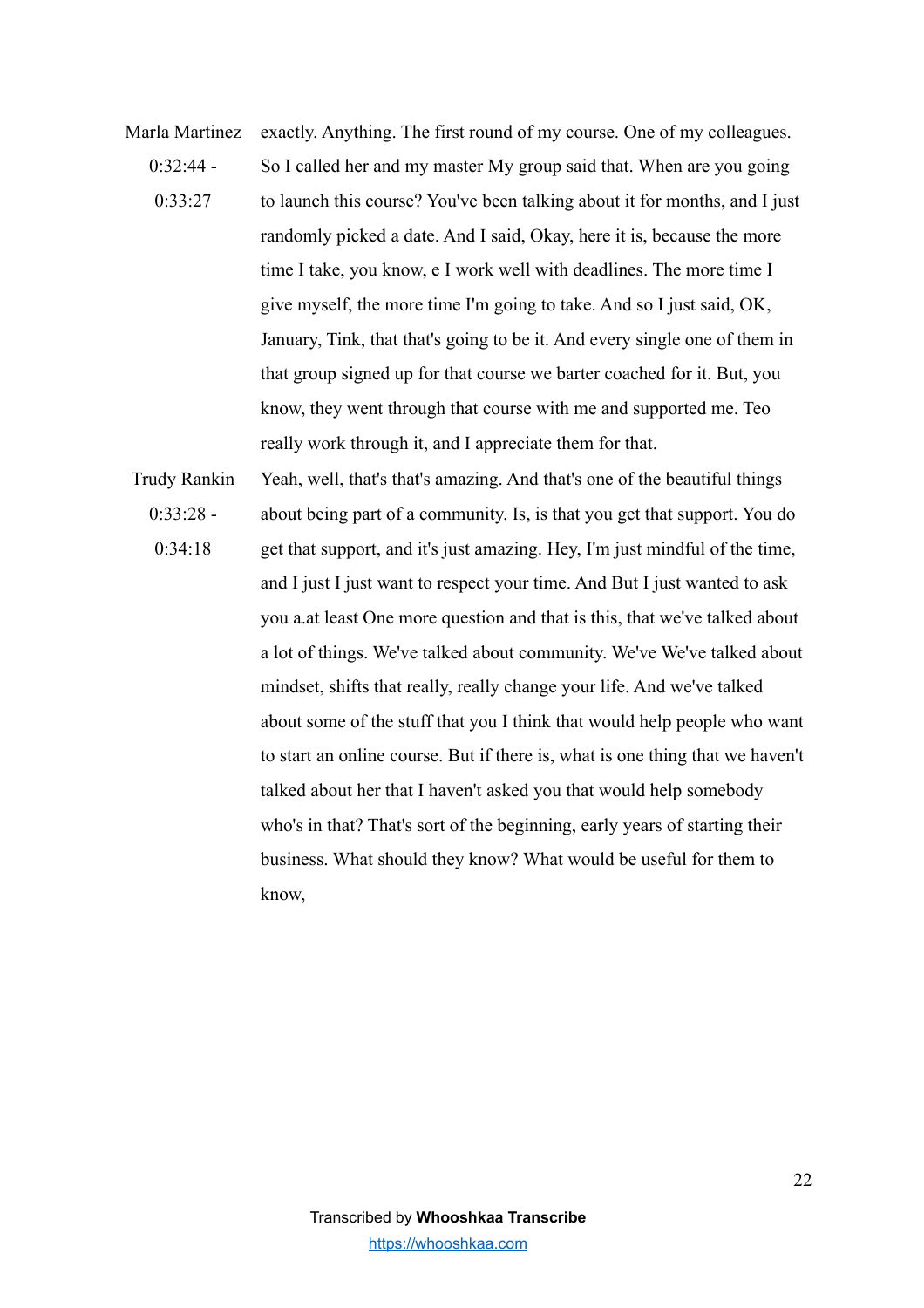- Marla Martinez  $0.34.19 0.35.19$ You know, just do it just start. You cannot improve what you do not start. And I actually have ah component of my business that I them I have a block, and I am in my own way about it. But the month of June is going to be the month, my challenge to overcome that block, and I'm just going to do it even if it's doing it badly, and that will be okay and I will improve and having I know we are. You asked what we haven't spoken of but having that community to help you see the writing on the outside of your bottle. You can't see the instructions if you're inside. It's having someone with an outside perspective I think is incredibly important and talk to your audience, you know, interview your interview, your audience and find out what it is they're struggling with, because in the end, it's filling a need. And, you can't do that unless you you know what the need is from their lips.
- Trudy Rankin  $0:35:21$  - $0.36:05$ That is so powerful. That is just so true. And that's one of the things that in our community we focus on a couple of things to three things. It's a metrics But it's also understanding your customer so deeply that you, you know, you can talk about them or you can in your copy on your website, your emails, you know, in in your ads or whatever they recognise themselves. And it sze just a really powerful thing to do, and it surprises me. Well, it doesn't surprise me, really, because it can be scary going out and talking to the customers. It can be painful listening to feedback if they didn't necessarily get what they thought they needed from you. But if you don't do that, there's no way you conserve them properly and you don't serve them properly. Then you're not gonna have a business eventually, right?